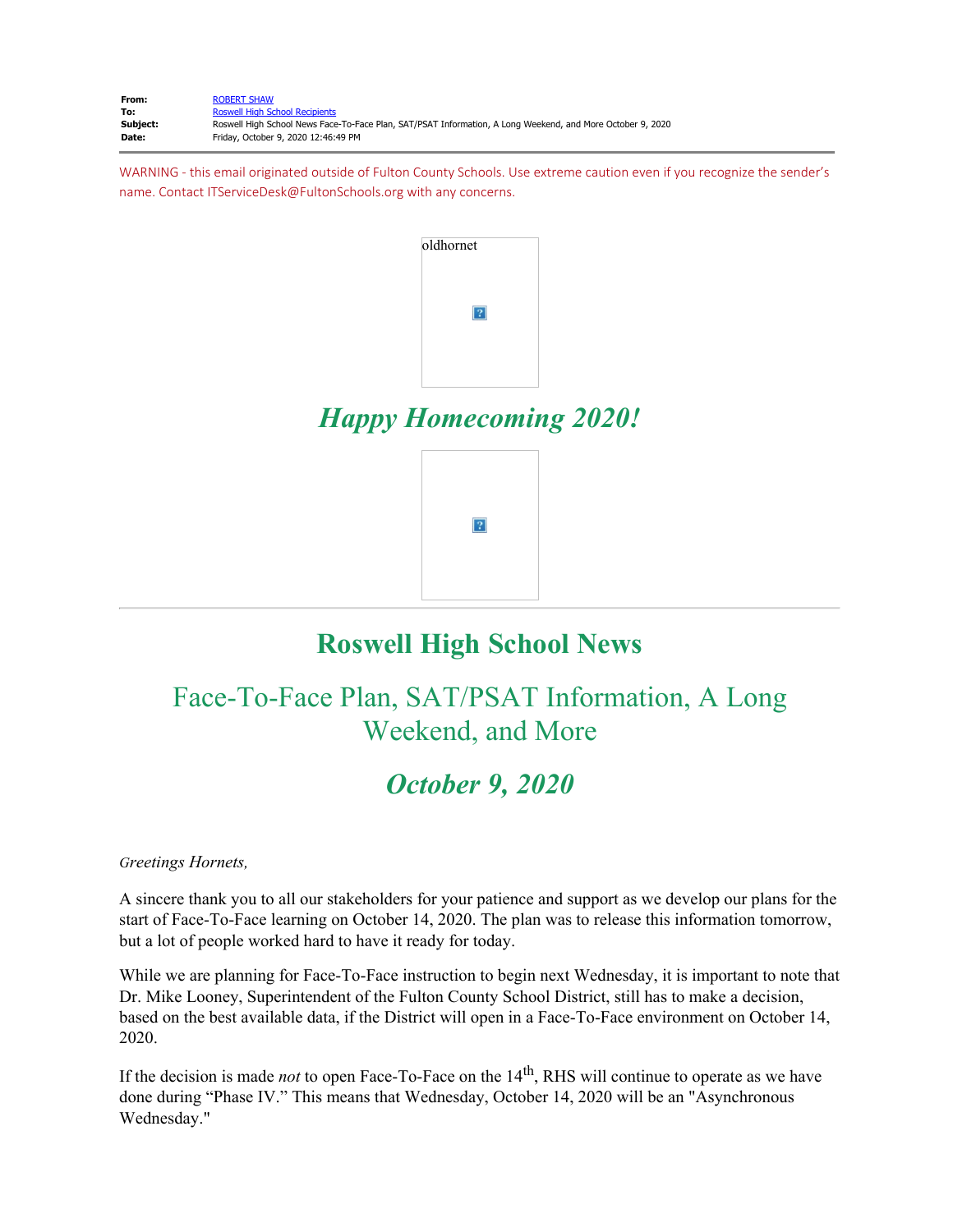Please continue to check your email, the school and District websites, and official social media for the most up-to-date information.

If you do not do so already, I would encourage you to "Follow" Dr. Looney on Twitter @FCSSuptLooney or [https://twitter.com/FCSSuptLooney](https://nam03.safelinks.protection.outlook.com/?url=https%3A%2F%2Ftwitter.com%2FFCSSuptLooney&data=02%7C01%7Cmurphys%40fultonschools.org%7Ce51b1425c87e493d690d08d86c72d706%7C0cdcb19881694b70ba9fda7e3ba700c2%7C1%7C0%7C637378588078738921&sdata=LM4xc7TkXyJ2WoPNpAjc1OUs3OVZUMi1963ux2b0Xiw%3D&reserved=0) .

#### **Please click [HERE](https://nam03.safelinks.protection.outlook.com/?url=http%3A%2F%2Fnew.shawadmin.com%2FRoswell%2FPublic%2FF2FPlanCommunity10-14-20.pdf&data=02%7C01%7Cmurphys%40fultonschools.org%7Ce51b1425c87e493d690d08d86c72d706%7C0cdcb19881694b70ba9fda7e3ba700c2%7C1%7C0%7C637378588078738921&sdata=UT7wkld0Jqfcr9ENVy9hZmi0DjoETiKF3%2FFx7uZRprc%3D&reserved=0) for the plan to return to school Face-To-Face on October 14, 2020.**

Please also take some time to read through it as many of your questions may be answered.

Some important highlights include the following:

- Masks will continue to be mandated for all staff and students.
- We will return to our six-period bell schedule.
- There will not be any more Asynchronous Wednesdays.
- Clubs may begin meeting and the Sweep Bus will begin afternoon runs on October 14, 2020.

The deadline to select Remote Learning has passed. However, we are allowing for students and parents to elect to switch one time. If you would like to change, please email Assistant Principal Josh Martin (  $\frac{\text{martini2@fulltonschools.org}}{\text{martin2@fulltonschools.org}}$ . For this change to be reflected for Wednesday, please email by noon on Tuesday, October 13, 2020.

Once again, there will be a Town Hall Meeting to review the Face-To-Face plan and answer questions. The meeting will be via Microsoft Teams on Tuesday, October 13, 2020 at 4:00 p.m. The link to join the meeting is [HERE](https://teams.microsoft.com/l/meetup-join/19%3ameeting_NjAzNzBlZTMtMjE3MS00OTBiLWE3OWEtMTYwYzVmYjY1YjI5%40thread.v2/0?context=%7b%22Tid%22%3a%220cdcb198-8169-4b70-ba9f-da7e3ba700c2%22%2c%22Oid%22%3a%2274f5f227-ca94-476d-8bd0-3d1613f1cb75%22%2c%22IsBroadcastMeeting%22%3atrue%7d) and will be posted on the Roswell High School Website. Please click [HERE](https://forms.office.com/Pages/ResponsePage.aspx?id=mLHcDGmBcEu6n9p-O6cAwify9XSUym1Hi9A9FhPxy3VURFE2WExFVEFKMlFPSzFaOUJRWUlURkxNUy4u) to submit questions.

#### **SAT/PSAT Testing**

The Fulton County School District will provide opportunities for seniors to take the SAT at school on Tuesday, October 27, 2020. At this time, all testing seats have been taken but we are working to open more SAT opportunities for Seniors.

The PSAT will be administered at RHS on Thursday, October 29, 2020, and Tuesday, January 26, 2020 to students in grades 9-11.

More information will be shared next week but so far:

- On October 27, only 12th graders taking the SAT and 9th grade students will report to school for an Exam Day Schedule. Students will be released at 12:40 p.m. and will be able to get a *grab and go* lunch in the cafe. Buses will run their normal afternoon routes at 12:40 p.m. 10th and 11th grade students will have asynchronous learning and not report to school. The 27th is a great day for seniors not taking the SAT to schedule virtual college visits or other appointments. We will share additional information about some important activities we are planning for our 9th grades for that day soon.
- On October 29, 2020 only 10th and 11th grade students will report to school for an Exam Day Schedule. Students will be released at 12:40 p.m. and will be able to get a *grab and go* lunch in the cafe. Buses will run their normal afternoon routes at 12:40 p.m. All 10<sup>th</sup> and 11<sup>th</sup> graders will take the PSAT in the advisement classes. Teachers will proctor the PSAT. 9th and 12th graders will have asynchronous learning for the day and not report to school.
- More information will be shared later about the PSAT Administration on January 26, 2020 for 9th grade students.